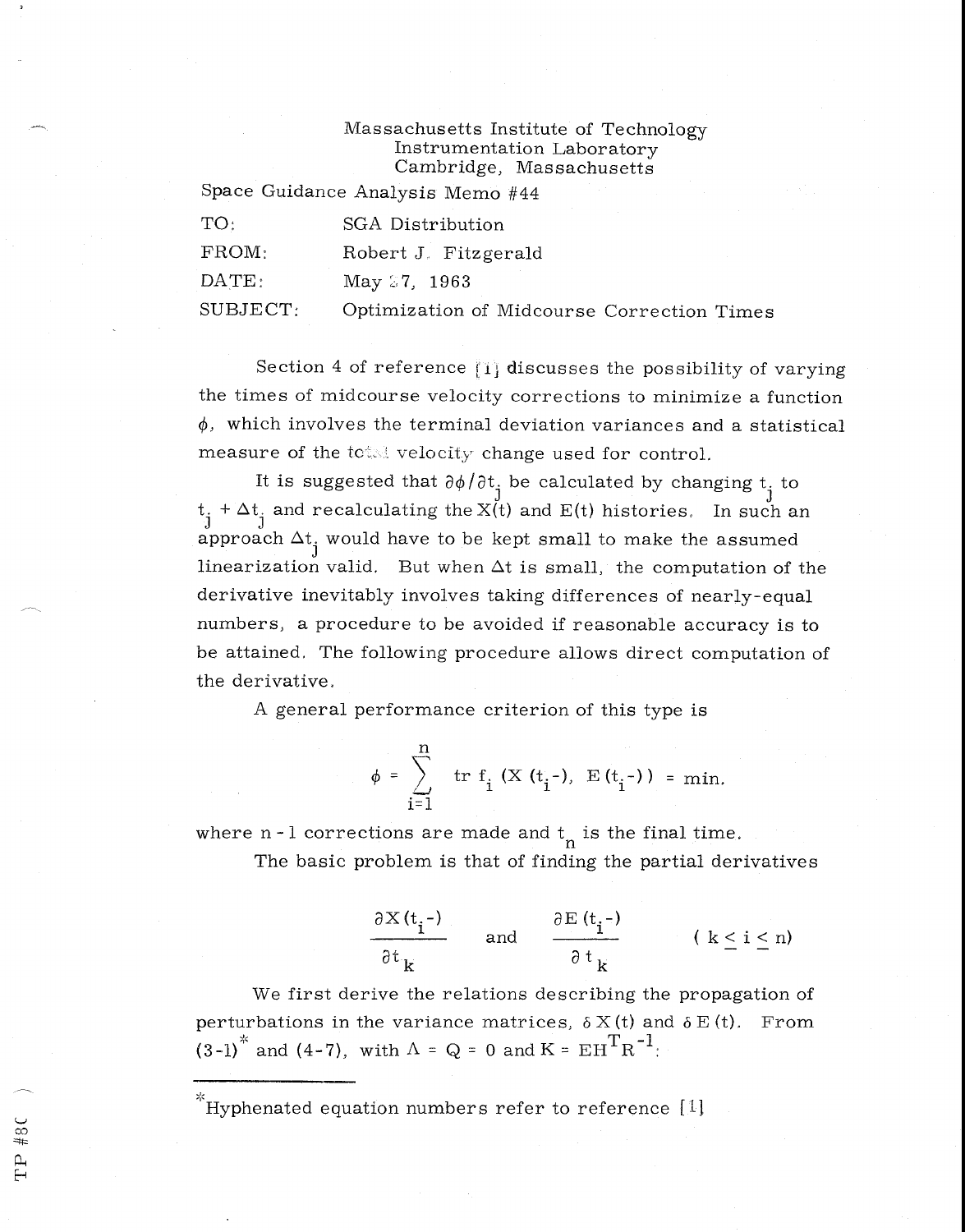$$
\mathbf{X} = \mathbf{X}\mathbf{F}^{\mathrm{T}} + \mathbf{F}\mathbf{X} \tag{1}
$$

$$
\mathbf{E} = \mathbf{E} \mathbf{F}^{\mathrm{T}} + \mathbf{F} \mathbf{E} - \mathbf{E} \mathbf{H}^{\mathrm{T}} \mathbf{R}^{-1} \mathbf{H} \mathbf{E}
$$
 (2)

Equation (1) is linear and the corresponding perturbation equation, from (4-29), has the solution

$$
\delta X_{i+1} = \Phi_{i+1, i} \delta X_{i+1} \Phi_{i+1, i}^T \qquad (i > k)
$$
 (3)

Equation (2) is of the Riccati type, and its perturbed solution (see Appendix A) satisfies the equation

$$
\delta \mathbf{E}_{i+1-} = \begin{bmatrix} -\mathbf{T} & -\mathbf{T} & -1 \\ \mathbf{E}_{i+1-} & \mathbf{E}_{i+1} & \mathbf{E}_{i+} \end{bmatrix} \delta \mathbf{E}_{i+} \begin{bmatrix} -1 & \mathbf{I} & -1 \\ \mathbf{E}_{i+} & \mathbf{E}_{i+1} & \mathbf{E}_{i+1-} \end{bmatrix}
$$
\n(1 > k) (4)

From Eq. (4-33),

$$
E_{i+}^{\ \ =}E_{i-}^{\ \ +} G_i Q_i G_i^T
$$
 (4-33)

where Q is the control implementation error covariance matrix, we see that

$$
\delta E_{i^+} = \delta E_{i^-} + G_i \delta Q_i G_i^T
$$

where  $\delta Q_i$  can be expressed in terms of  $\delta X_{i}$  and  $\delta E_{i}$ , or may be zero. Combining this with Eq. (4) we can write  $\delta E_{i+1}$  in the form

$$
\delta \mathbf{E}_{i+1} = \sum_{j} N_{xij} \delta X_{i} - N'_{xij} + \sum_{j} N_{eij} \delta \mathbf{E}_{i} - N'_{eij}
$$
 (5)

The propagation of  $\delta$  X across a correction is derived by perturbing Eq. (4-28)

$$
X_{i^{+}} = X_{i^{-}} + G_{i} \left[ B(X-E)B^{T} + Q \right]_{i^{-}} G_{i}^{T} + \left[ (X-E)B^{T}G^{T} + GB(X-E) \right]_{i^{-}}
$$
\n(4-28)

where B (derived by Battin) determines the correction B  $\delta \hat{\mathbf{x}}$ .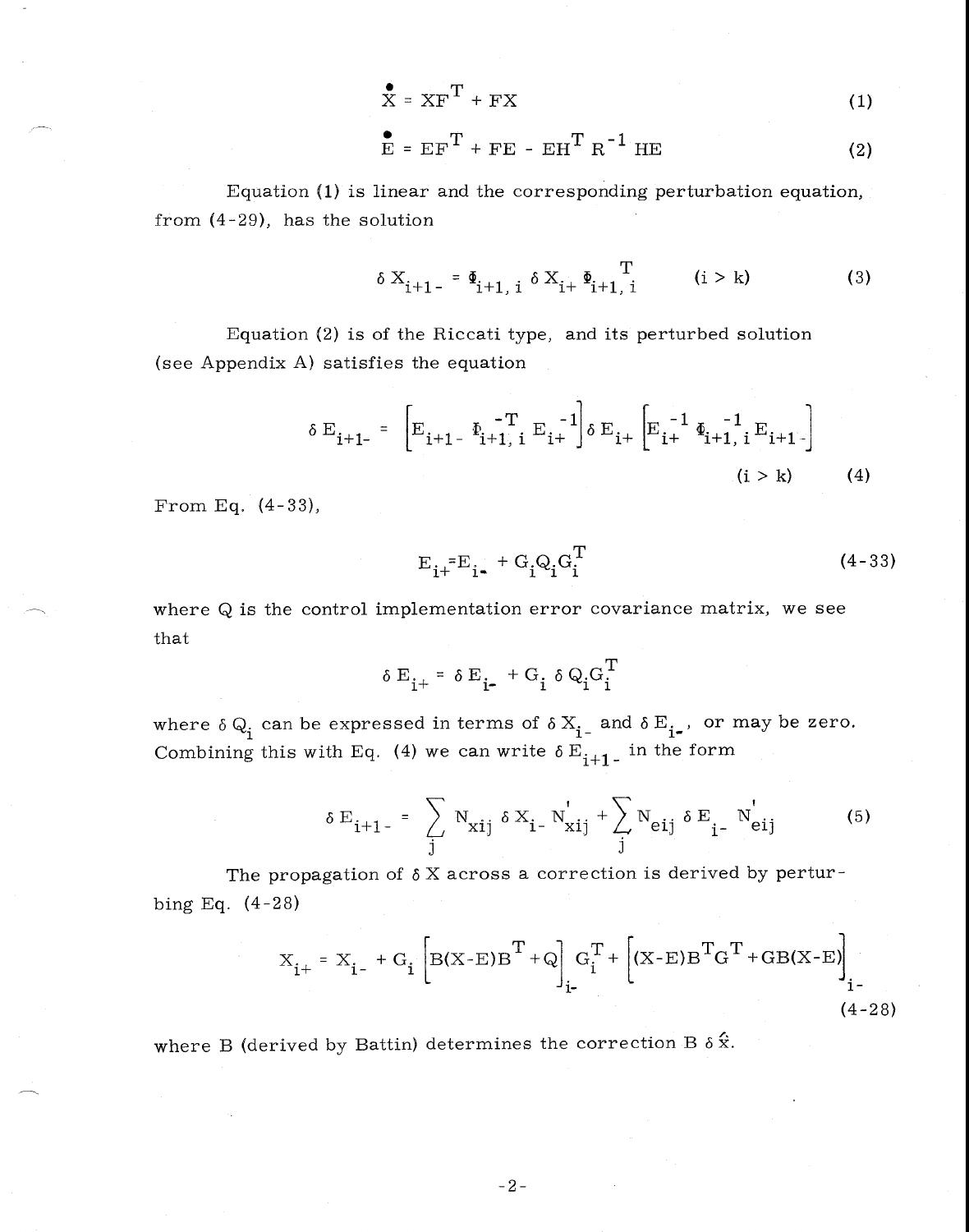$$
\delta X_{i+} = \delta X_{i-} + G_i B_i \delta X_{i-} B_i^T G_i^T
$$
  
+ 
$$
\delta X_{i-} B_i^T G_i^T + G_i B_i \delta X_{i-}
$$
  
-
$$
G_i B_i \delta E_{i-} B_i^T G_i^T - \delta E_{i-} B_i^T G_i^T - G_i B_i \delta E_{i-} + G_i \delta Q_i G_i^T
$$
 (6)  
Combination of Eq. (3) with Eq. (6) gives an expression for

 $\delta X_{i+1-}$  of the form

$$
\delta X_{i+1-} = \sum_{j} M_{xij} \delta X_{i-} M'_{xij} - \sum_{j} M_{eij} \delta E_{i-} M'_{eij}
$$
 (7)

The above recurrence formulas Eq. (5) and (7) require, as initial conditions, the values of  $\delta E(t_{k+1}-)$  and  $\delta X(t_{k+1}-)$ , where  $t_k$  is the correction time to be varied. By differentiating Eq. (4-28) with respect to time at  $t_k$  we can express  $\partial X(t_k+) / \partial t_k$  in terms of the time derivatives, at  $(t_k^-)$ , of the components of the right hand side.  $X(t_k^{-})$  is obtained from Eq. (1), G from the original differential equations, E from Eq. (2), B from Battin's derivation of B, and Q from the (time-varying) statistical properties of the control implementation error  $v$ . If  $Q$  is also a function of X and E, its derivative must be calculated accordingly. We can thus write

$$
\delta X(t_k^+) = M_{k+} \delta t_k \tag{8}
$$

Now Eq. (3) must be altered, for  $i = k$ , because  $\Phi_{k+1, k}$  changes as we vary  $t_k$ . Hence

$$
\delta X_{k+1-} = \Phi_{k+1, k} \delta X_{k+} \Phi_{k+1, k}^T + 2 \Phi_{k+1, k} X_{k+} \delta \Phi_{k+1, k}^T
$$
 (9)

Now the transition matrix may be written

$$
\Phi_{k+1, k} = \Gamma(t_{k+1}) \Gamma^{-1}(t_k)
$$
 (10)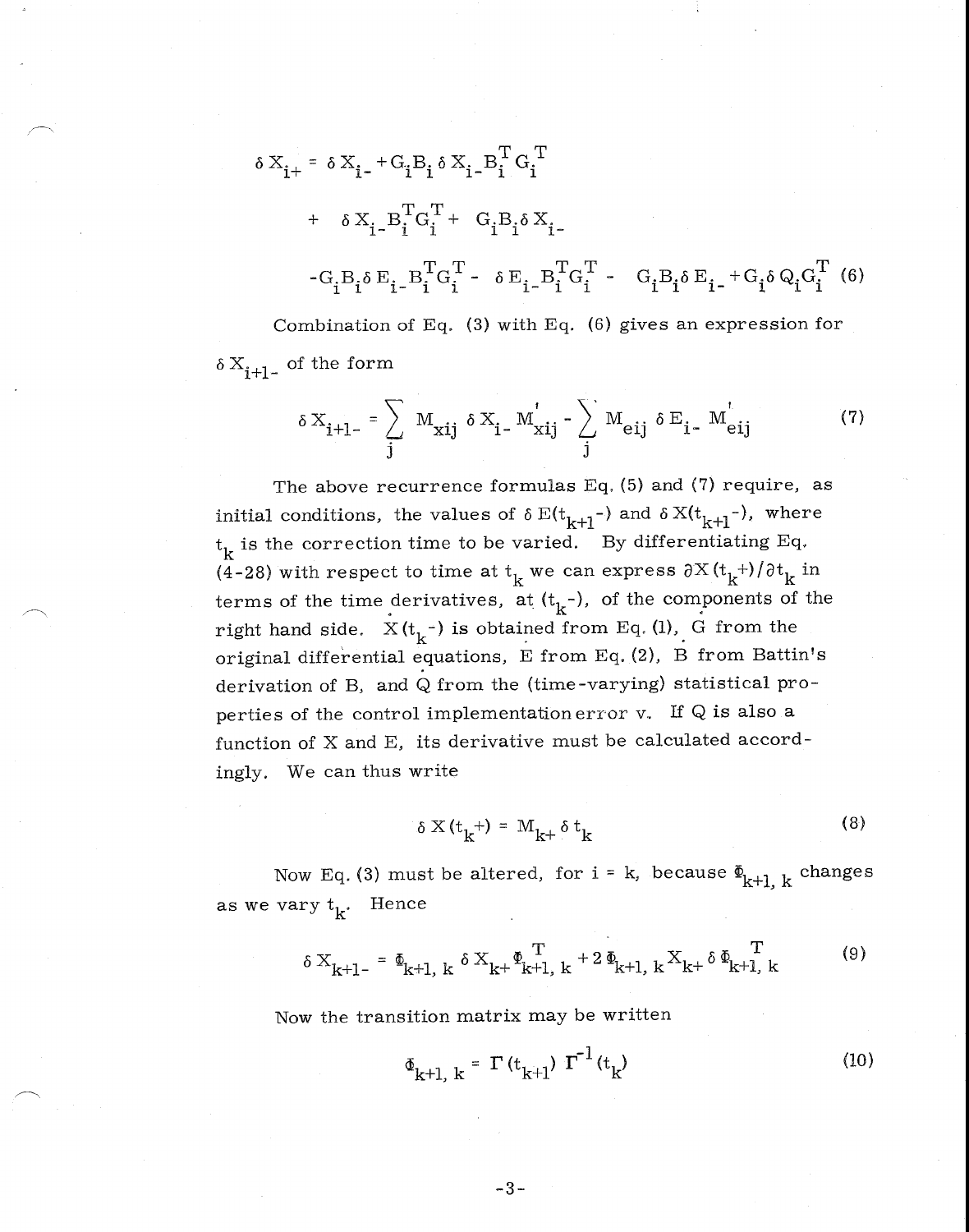where

$$
\Gamma(t) = F \; \Gamma(t)
$$

Hence

$$
\frac{\partial}{\partial t_k} \quad \Phi_{k+1, k} = \Gamma(t_{k+1}) \frac{d}{dt_k} \Gamma^{-1}(t_k) = -\Gamma_{k+1} \Gamma_k^{-1} \Gamma_k^{-1} \Gamma_k^{-1}
$$
\n
$$
= -\Phi_{k+1, k} \Gamma(t_k) \tag{11}
$$

Hence, combining Eqs. (8), (9) and (11) we may write

$$
\delta \times (\mathbf{t}_{k+1}) = \mathbf{M}_{k+1} \delta \mathbf{t}_k \tag{12}
$$

In similar fashion, by differentiating (4-33) we can express  $E(t_k^+)$  as

$$
\delta \to (\mathbf{t}_{\mathbf{k}}^+) = \mathbf{N}_{\mathbf{k}^+} \delta \mathbf{t}_{\mathbf{k}} \tag{13}
$$

The relation between  $\delta E(t_k^+)$  and  $\delta E(t_{k+1}^-)$  is derived in Appendix B, and allows us to write

$$
\delta \to (\mathbf{t}_{k+1} -) = \mathbf{N}_{k+1} \delta \mathbf{t}_k \tag{14}
$$

With Eqs. (12) and (14) and the recurrence formulas Eqs.(5) and (7) we can now evaluate the matrices  $M_i$  and  $N_i$  (i > k+1) which enable us to write

 $5 \times (t_i^-) = M_i \delta t_k$  (i > k) (15)

$$
\delta \to (t_i^-) = N_i \delta t_k \qquad (i > k) \qquad (16)
$$

The matrices  $M_k$  and  $N_k$  are just the time derivatives of X and E at  $t_k$ , as determined from Eqs. (1) and (2).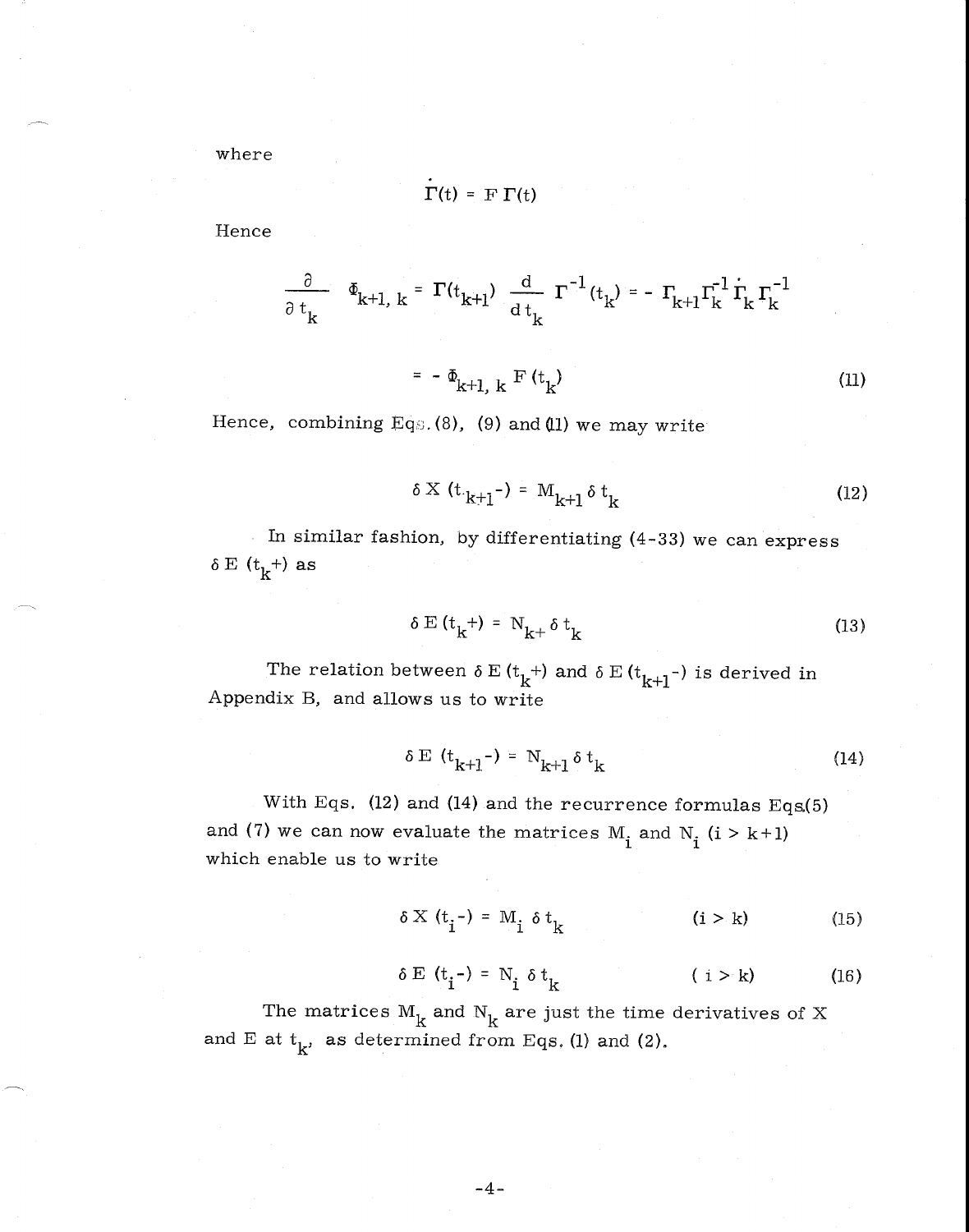### Appendices

#### The Perturbed Riccati Equation

#### A. Fixed Initial and Final Times.

The solution of equation  $(2)$  is given by Kalman  $[2]$  as

$$
\mathbf{E} = \left[\theta_{21} + \theta_{22} \mathbf{E}_0\right] \left[\theta_{11} + \theta_{12} \mathbf{E}_0\right]^{-1} \tag{A1}
$$

 $\mathbf{E}_{\mathbf{0}}$  and  $\mathbf{E}$  here will represent values at the beginning and end of an interval between corrections,  $t_{i+1}$  and  $t_{i+1}$ . The matrix

$$
\theta = \begin{bmatrix} \theta_{11} & \theta_{12} \\ \theta_{21} & \theta_{22} \end{bmatrix}
$$
 (A2)

is the transition matrix of

$$
\underline{\mathbf{x}} = - \mathbf{F}^{\mathrm{T}} \underline{\mathbf{x}} + \mathbf{H}^{\mathrm{T}} \mathbf{R}^{-1} \mathbf{H} \underline{\mathbf{w}}
$$
 (A3)

$$
\mathbf{w} = \mathbf{F}\mathbf{w} \tag{A4}
$$

Obviously,  $\theta_{21}$  = 0 in this case and  $\theta_{2}$  $22 = \Phi_{i+1, i}$ .  $\theta_{11}$  is the transition matrix of the equation (A3),  $\overline{d}$  joint to (A4), and can be shown to be

$$
\theta_{11} = \Phi_{i+1, i}^{-T} \tag{A5}
$$

From Eq. (A1) we can deduce that, with  $\theta_{21}= 0$ ,

$$
\theta_{12} = E^{-1} \theta_{22} - \theta_{11} E_0^{-1}
$$
 (A6)

By perturbing Eq. (Al) we find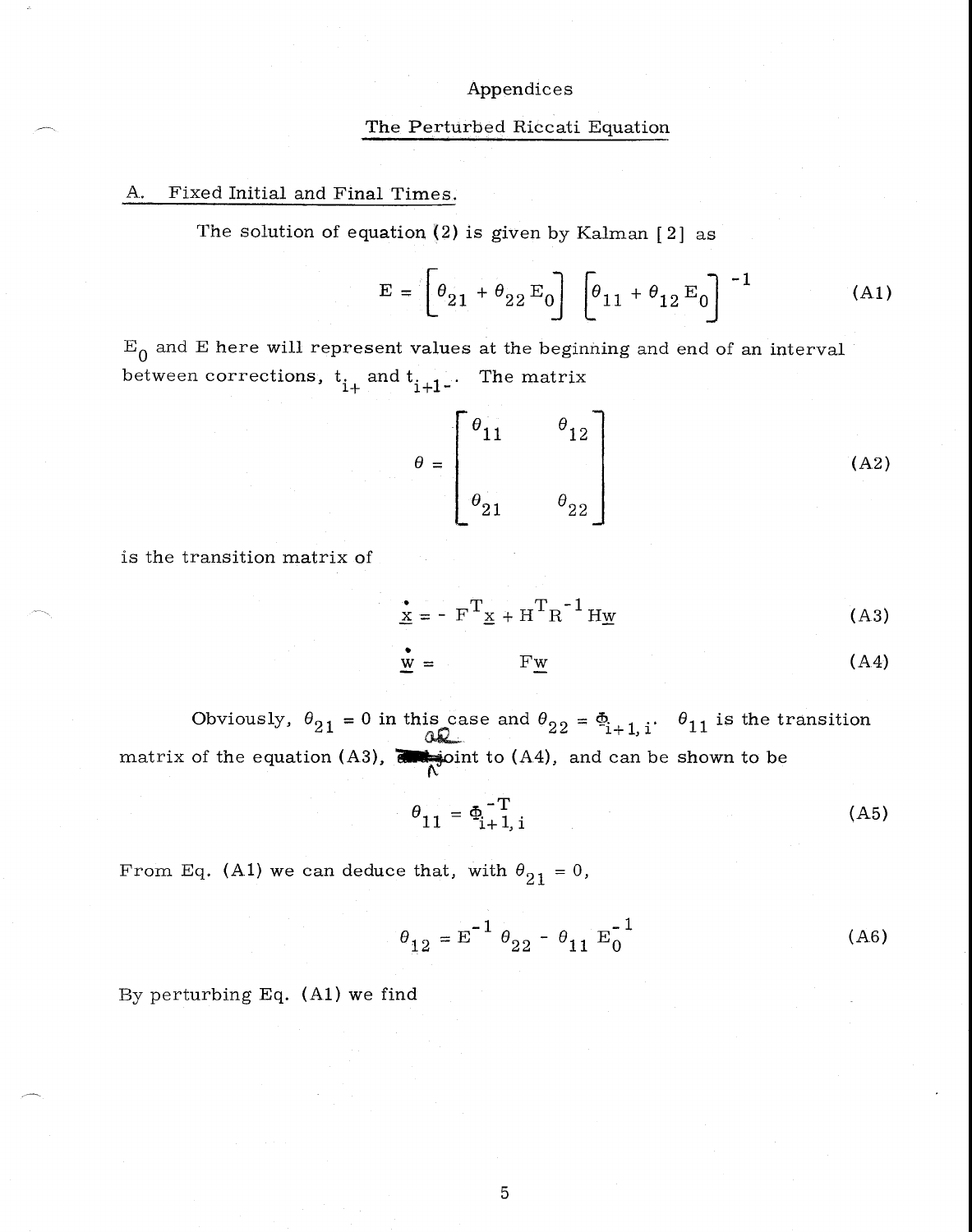$$
\delta E = \left[ \theta_{22} \delta E_0 \right] \left[ \theta_{11} + \theta_{12} E_0 \right]^{-1}
$$
  

$$
- \left[ \theta_{21} + \theta_{22} E_0 \right] \left[ \theta_{11} + \theta_{12} E_0 \right]^{-1} \theta_{12} \delta E_0 \left[ \theta_{11} + \theta_{12} E_0 \right]^{-1}
$$
  

$$
= \left[ \theta_{22} - E \theta_{12} \right] \delta E_0 \left[ \theta_{11} + \theta_{12} E_0 \right]^{-1}
$$
 (A7)

With  $\theta_{21} = 0$ , this can be written, using Eq. (A1),

$$
\delta E = \left[ \theta_{22} - E\theta_{12} \right] \delta E_0 \left[ \theta_{22} E_0 \right]^{-1} E \tag{A8}
$$

which, together with Eq. (A6), gives

$$
\delta \mathbf{E} = \left[ \mathbf{E} \mathbf{\Phi}^{-T} \mathbf{E}_0^{-1} \right] \delta \mathbf{E}_0 \left[ \mathbf{E}_0^{-1} \mathbf{\Phi}^{-1} \mathbf{E} \right]
$$
 (A9)

# B. Variable Initial Time.

We now consider the effect of varying the initial time on the Eq. (A9). We consider only the special case  $\theta_{21}$  = 0. E<sub>0</sub> and E represent E<sub>k+</sub> and E<sub>k+1</sub>... Equation (Al) can be written

$$
E = \Phi E_0 \bigg[ \Phi^{-T} + \theta_{12} E_0 \bigg]^{-1}
$$
 (B1)

and Eq.  $(A6)$  can be written

$$
\theta_{12} = E^{-1} \Phi - \Phi^{-T} E_0^{-1}
$$
 (B2)

Hence, from Eq. (B1),

$$
\delta E = \left[ \delta \Phi E_0 + \Phi \delta E_0 \right] \left[ \Phi^{-T} + \theta_{12} E_0 \right]^{-1}
$$
  
-  $E \left[ \delta \Phi^{-T} + \delta \theta_{12} E_0 + \theta_{12} \delta E_0 \right] \left[ \Phi^{-T} + \theta_{12} E_0 \right]^{-1}$   
=  $\left[ \delta \Phi E_0 + \Phi \delta E_0 \right] E_0^{-1} \Phi^{-1} E$   
-  $E \left[ \delta \Phi^{-T} + \delta \theta_{12} E_0 + \theta_{12} \delta E_0 \right] E_0^{-1} \Phi^{-1} E$  (B3)

 $-6-$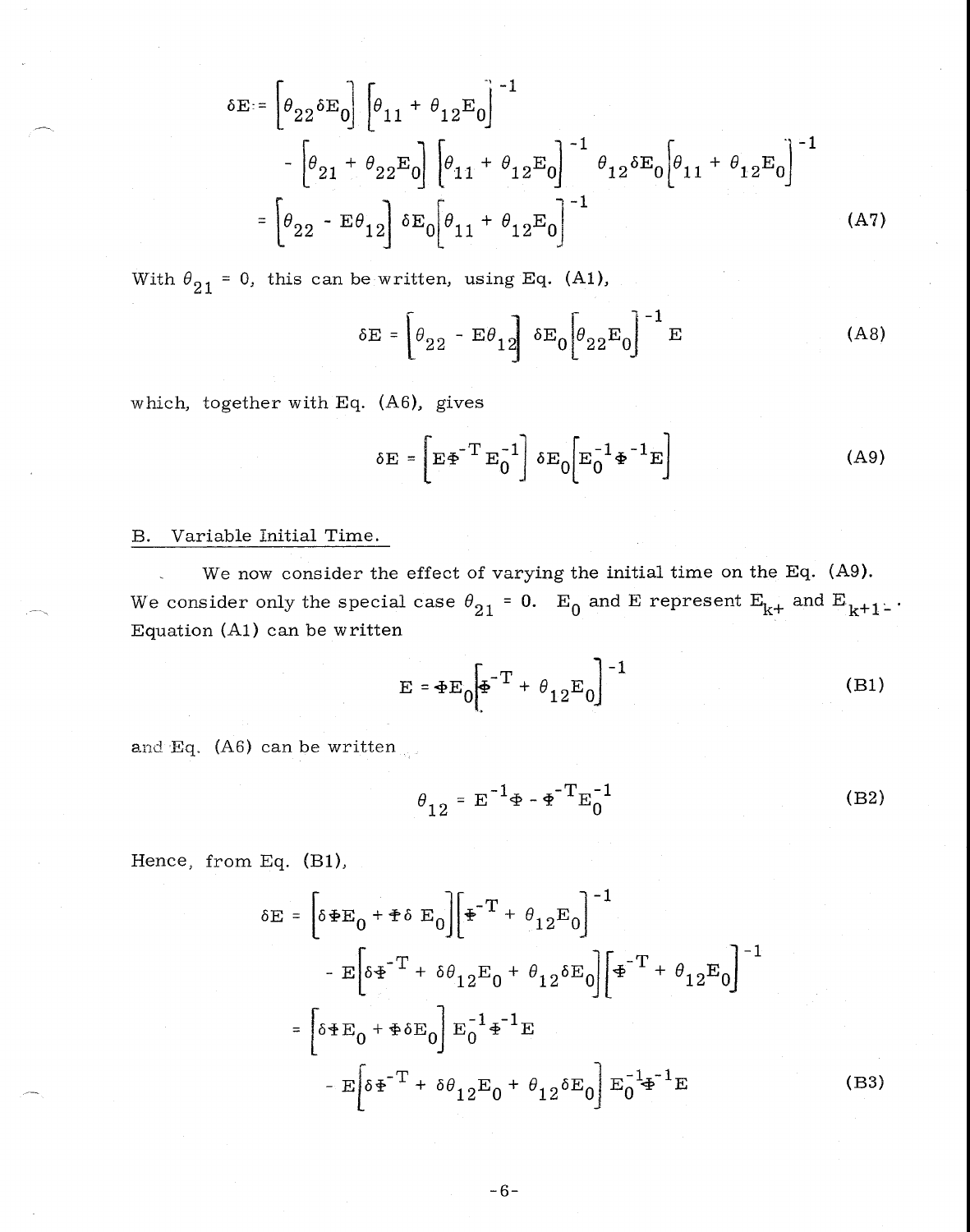where, using Eq. (11),

$$
\delta \Phi = - \Phi F_k^{} \delta t_k \tag{B4}
$$

$$
\delta \Phi^{-T} = - \Phi^{-T} \delta \Phi^{T} \Phi^{-T} = \Phi^{-T} F_{k}^{T} \delta t_{k}
$$
 (B5)

The quantity  $\delta\theta_{12}$  is determined by noting that the solution of Eqs. (A3) and (A4) can be expressed as

$$
\underline{\mathbf{w}}(t) = \Phi(t, t_k) \underline{\mathbf{w}}(t_k)
$$
 (B6)

$$
\underline{x}(t) = \underline{\Phi}^{-T}(t, t_k) \underline{x}(t_k) + \int_{t_k}^{t} \underline{\Phi}^{-T}(t, \tau) \underline{H}^{T}(\tau) \underline{R}^{-1}(\tau) \underline{H}(\tau) \underline{w}(\tau) d\tau
$$
 (B7)

Since the last term represents  $\theta_{12}$ (t, t<sub>k</sub>)  $w(t_k)$ , it follows that

$$
\theta_{12} (t, t_k) = \int_{t_k}^t \Phi^{-T}(t, \tau) H^{T}(\tau) R^{-1}(\tau) H(\tau) \Phi(\tau, t_k) d\tau
$$
 (B8)

from which

$$
\frac{\partial}{\partial t_{k}} \theta_{12}(t_{k+1}, t_{k}) = -\Phi^{-T} H_{k}^{T} R_{k}^{-1} H_{k} + \int_{t_{k}}^{t_{k+1}} \Phi^{-T} (t_{k+1}, \tau) H^{T} (\tau) R^{-1} (\tau) H (\tau) \frac{\partial}{\partial t_{k}} \Phi (\tau, t_{k}) d\tau
$$
\n
$$
= -\Phi^{-T} H_{k}^{T} R_{k}^{-1} H_{k} - \theta_{12}(t_{k+1}, t_{k}) F_{k}
$$
\n(B9)

where we have made use of Eqs. (B4) and (B8) in evaluating the last term.

Combining Eqs. (B2) - (B5), (B9) and (13), and simplifying,

$$
\delta E = E \Phi^{-T} \left[ H_{k}^{T} R_{k}^{-1} H_{k} + E_{0}^{-1} N_{k+} E_{0}^{-1} - F_{k}^{T} E_{0}^{-1} - E_{0}^{-1} F_{k} \right] \Phi^{-1} E \delta t_{k} \qquad (B10)
$$

 $-7-$